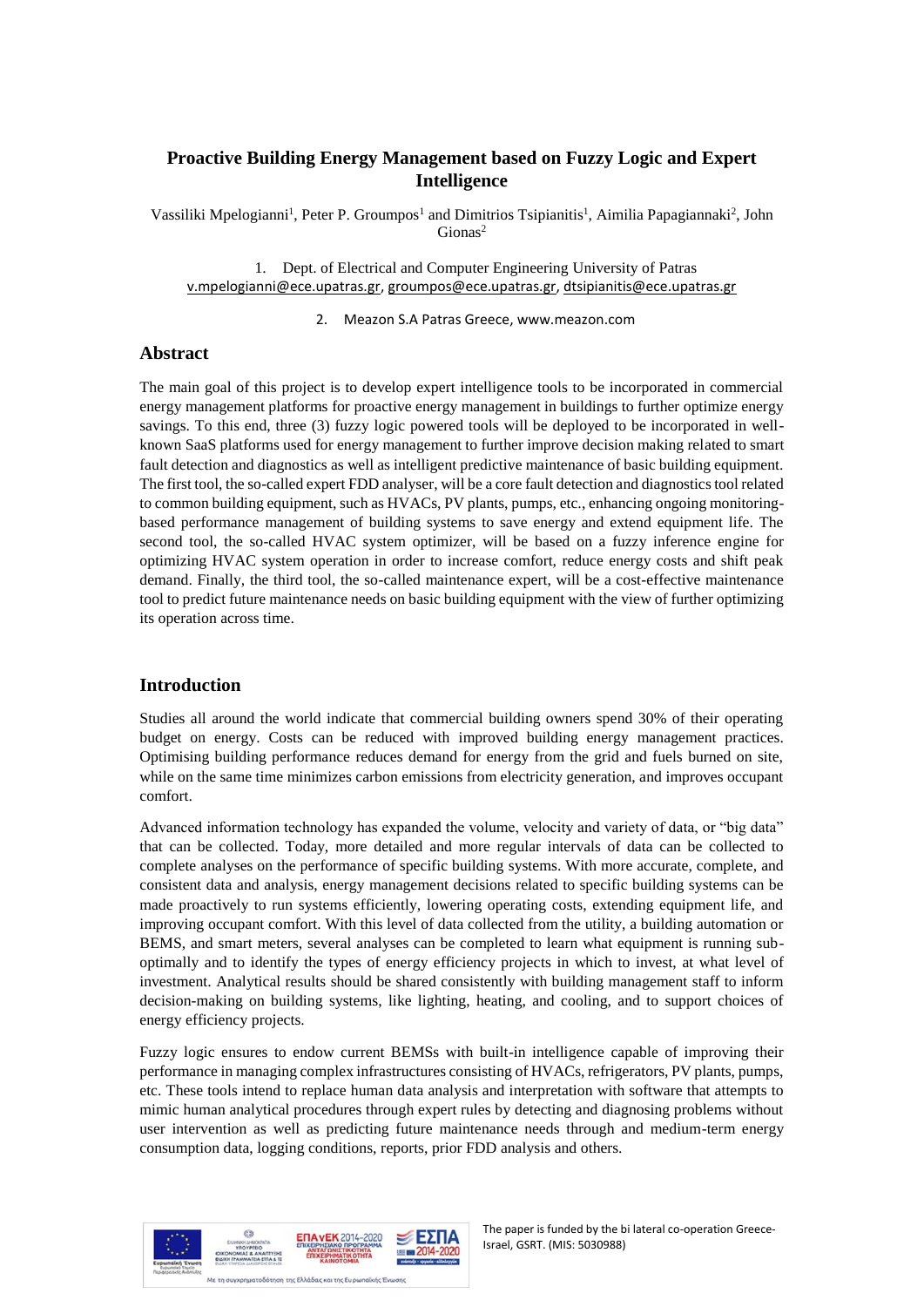The main goal of the Fuzzy Experts project is to develop expert intelligence tools to be incorporated in commercial energy management platforms for proactive energy management and optimization of energy use. To this end, three (3) fuzzy logic powered tools will be deployed and incorporated in well-known SaaS platforms used for energy management to further improve decision making related to smart fault detection and diagnostics as well as intelligent predictive maintenance of basic equipment.

#### **Goals of the Project**

As mentioned in the introduction section the tree fuzzy logic combined with machine learning controllers will be developed.

The first tool, the so-called expert Fault Detection and Diagnosis (FDD) analyzer, will be a tool related to common building equipment, such as Heating Ventilation and Air Conditioning systems (HVACs), lighting, machines, Photovoltaic (PV) plants, pumps, etc., enhancing ongoing monitoring-based performance management of building systems to save energy and extend equipment life.

The second tool, the so-called HVAC system optimizer, will be based on a fuzzy inference engine for optimizing HVAC system operation in order to increase comfort, reduce energy costs and shift peak demand.

The third tool, the so-called maintenance expert, will be a cost-effective maintenance tool to predict future maintenance needs on basic building equipment with the view of further optimizing its operation across time.

## **Fuzzy Experts Project Structure and Analysis**

This project is based on a Greek Israeli cooperation. The partners of the project are two companies Meazon and Green Power Management (GPM) and Laboratory for Automation Robotics (LAR) for the University of Patras.

The cooperating companies, Meazon and GPM, use their energy monitoring and analytics platforms to provide LAR with historical raw energy measurements of basic building equipment. Both companies will exchange knowhow and utilize their advanced own products (i.e., gateways and units) for measurements in this project. Furthermore, on the one hand, Meazon and LAR will collaborate to deliver an expert FDD analyser to detect and diagnose faults related to common building equipment and to propose fixes and workarounds, and on the other hand, GPM and LAR will fruitfully cooperate to deliver an HVAC system optimizer to increase comfort, reduce energy costs and shift peak demand. Finally, all partners together will join forces to deliver a maintenance expert system to predict future maintenance needs on basic building equipment with the view of further optimizing its operation across time.

Then, all partners will cooperate to carry out a requirement analysis of the intended smart built-in tools taking into consideration, indicatively, the following issues:

- 1) companies' knowhow exchange and products to be utilized for measurements (i.e., energy meters and sensors, gateways, thermostats, etc.),
- 2) interfaces of companies' commercial SaaS energy management platforms, specifications of cloud based historical energy measurements,
- 3) standards for energy data exportation from the above platforms for off-line processing in Excel or Business Intelligence systems,
- 4) selection of basic building equipment (e.g., HVAC systems, PV plants, refrigerators, etc.) for monitoring, controlling and testing,
- 5) normal and/or eco operation of the selected building equipment,
- 6) fuzzy logic toolkit, simulations and programming languages,
- 7) definition of faults and problems of the selected building equipment to be detected with FDD analyser (e.g., HVAC systems that improperly simultaneously heat and cool, under-utilised free cooling potential, systems with the wrong set points and operating schedules, lack of energysaving control sequences, excessive building peak electrical demand, etc.),
- 8) input parameters of the proposed fuzzy logic controller (FLC) for the selected HVAC system optimization (e.g., temperature difference between the internal environment and set point, the change rate of the temperature difference, the relative humidity, etc.),